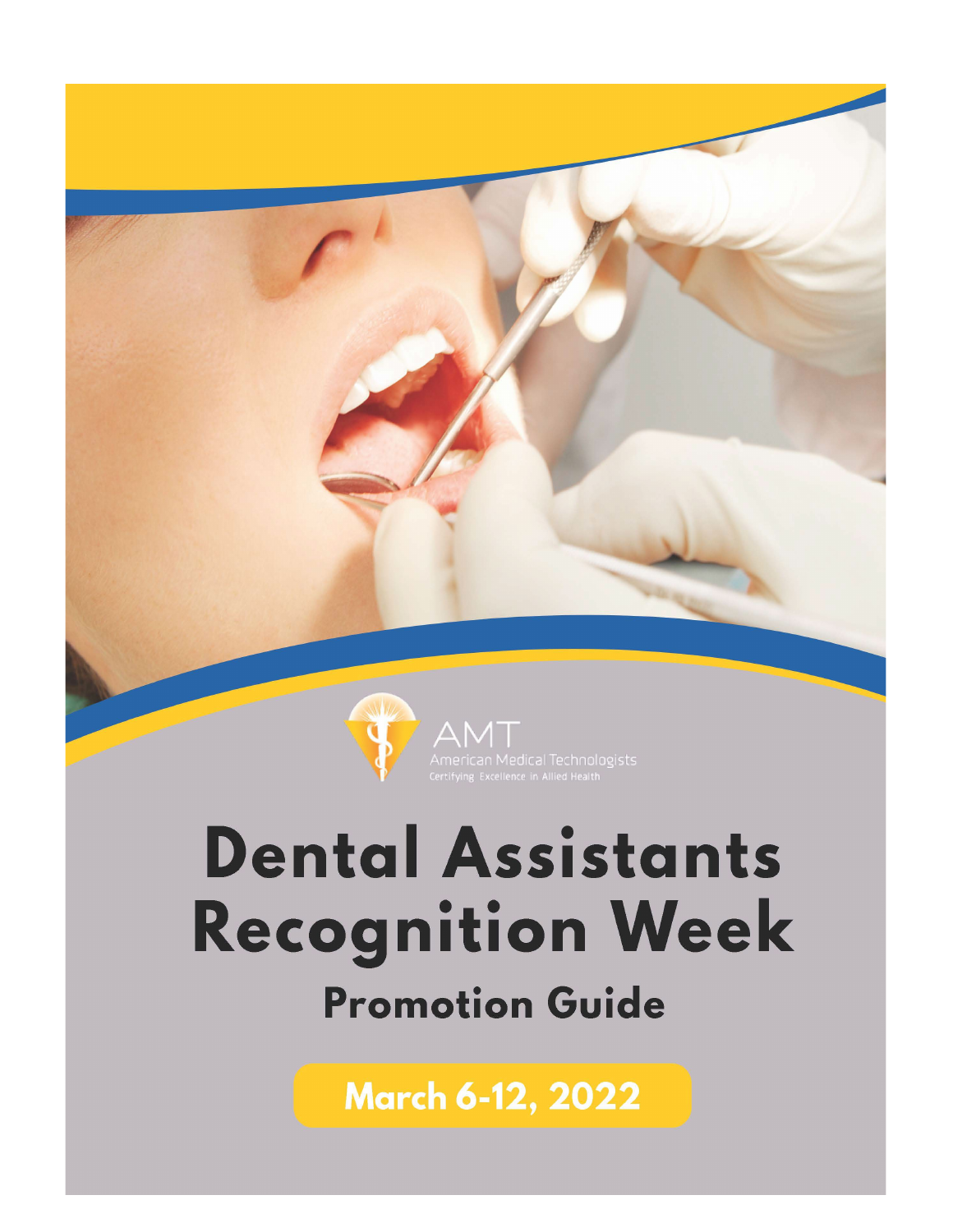# **Table of Contents**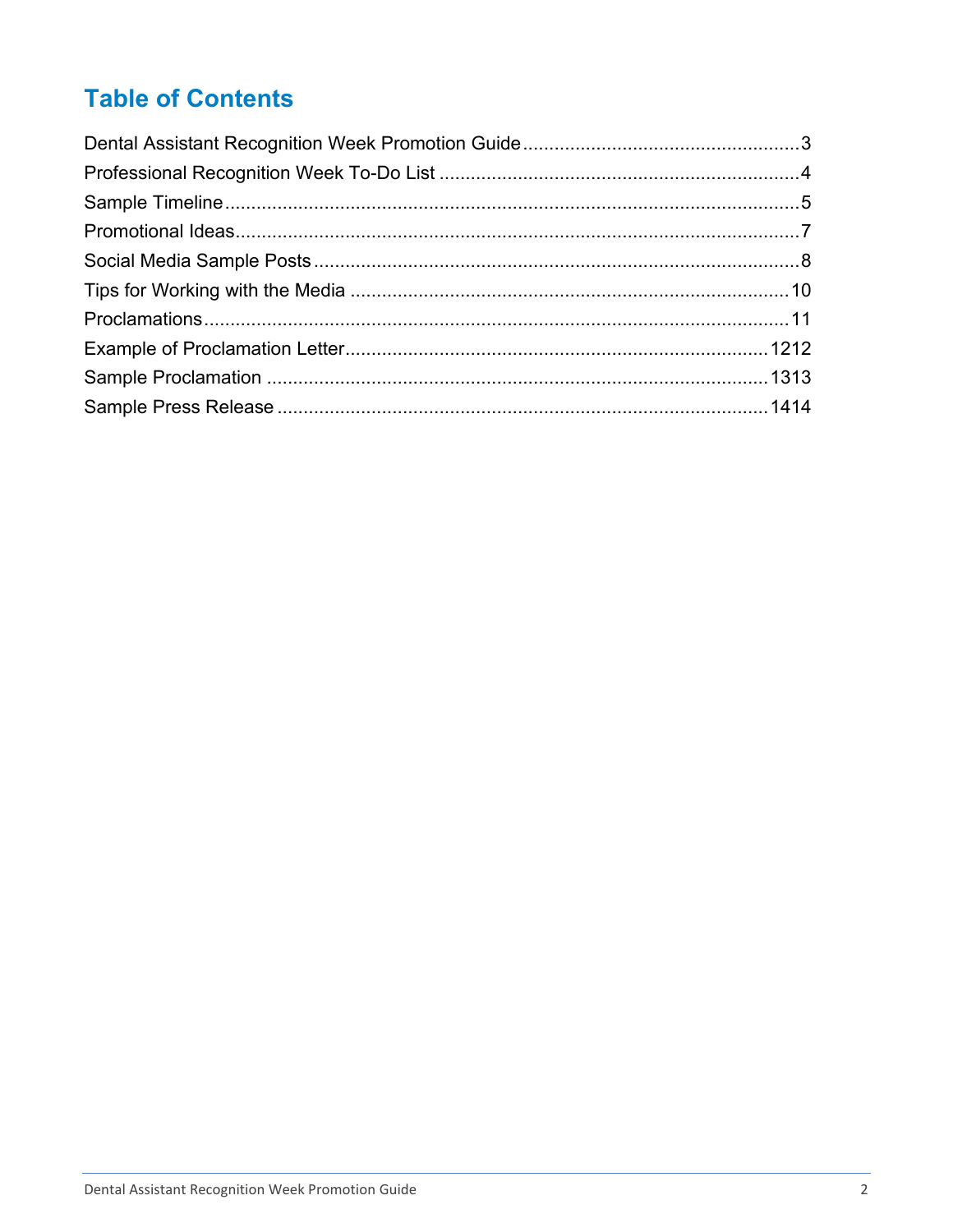# <span id="page-2-0"></span>**Dental Assistant Recognition Week Promotion Guide**

Registered Dental Assistants (RDA) and American Medical Technologists (AMT) will be celebrating National Dental Assistant Recognition Week, March 6-11, 2022. Please join AMT in promoting and raising awareness for this important event that recognizes dental assistants vital role and contributions. This step-by-step promotion guide includes:

- **Suggested event timelines, tasks**
- **If I**deas for games and contests
- Editable documents, such as press releases and proclamations

Thank you for joining AMT and dental assistants across the country in celebrating National Dental Assistant Recognition Week. If you have any questions or special requests, please contact AMT at: [recognitionweeks@americanmedtech.org.](mailto:recognitionweeks@americanmedtech.org)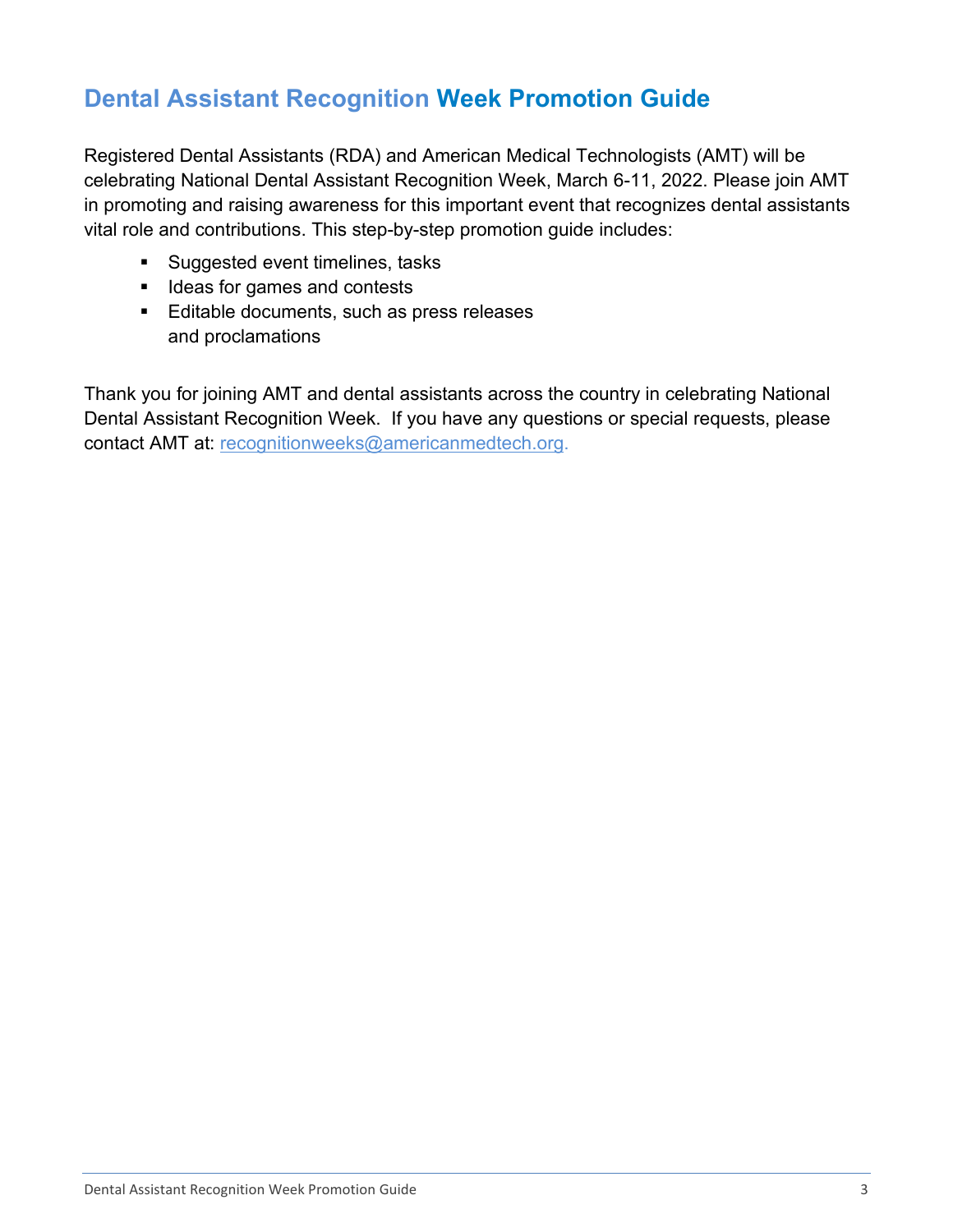# <span id="page-3-0"></span>**To-Do List**

- $\Box$  Choose a coordinator/chair and two-three other individuals to help plan promotion/event activities at your workplace or school.
- $\Box$  Set-up planning meeting with professional recognition week committee members at least three months prior to event.
- $\Box$  Research and download AMT's resources for the recognition week such as logos, posters,



and promotional items for purchase at https://americanmedtech.org/Members/Member-Support/Recognition-Weeks#dental-tab

- $\Box$  Decide how many and what kind of events/activities to plan. Promotion ideas/suggestions are included in this guide.
- $\Box$  Develop a budget for promotional materials, food, and space (if necessary.)
- $\Box$  Make a list of all those who might be interested in hearing about your celebration, including individuals or groups within your own work setting, local media, governor/mayor, local schools, and other healthcare providers, such as hospitals, laboratories, medical offices and clinics.
- $\Box$  Call the local hospitals, laboratories, clinics, doctor offices and schools in your area to see if they are planning any activities. Coordinating with others may not only provide you with ideas but may also make for a more effective celebration in the community.
- $\Box$  Send out letters to the governor/mayor requesting a proclamation (template included at the end of this guide.)
- $\Box$  Send out a press release to the media (template included with this guide) announcing your activities. Make sure to include contact information.
- $\Box$  Send information to the "Calendar of Events" sections of your local newspapers, community venues (e.g., the library) and neighborhood online event sites such as NextDoor.
- $\Box$  Develop and send out emails or postcards. The material should include a list of activities planned and contact information.
- $\Box$  AMT also sponsors contests and other fun activities during the week. Be sure to share these social media posts, emails and online community information with your local contacts.
- $\Box$  Let AMT know how you celebrated the event by emailing photos to [recognitionweeks@americanmedtech.org.](mailto:recognitionweeks@americanmedtech.org) We may post them on our social media outlets and/or in *Pulse* magazine.
- $\Box$  Send thank you letters or emails to all individuals who helped with the events/activities.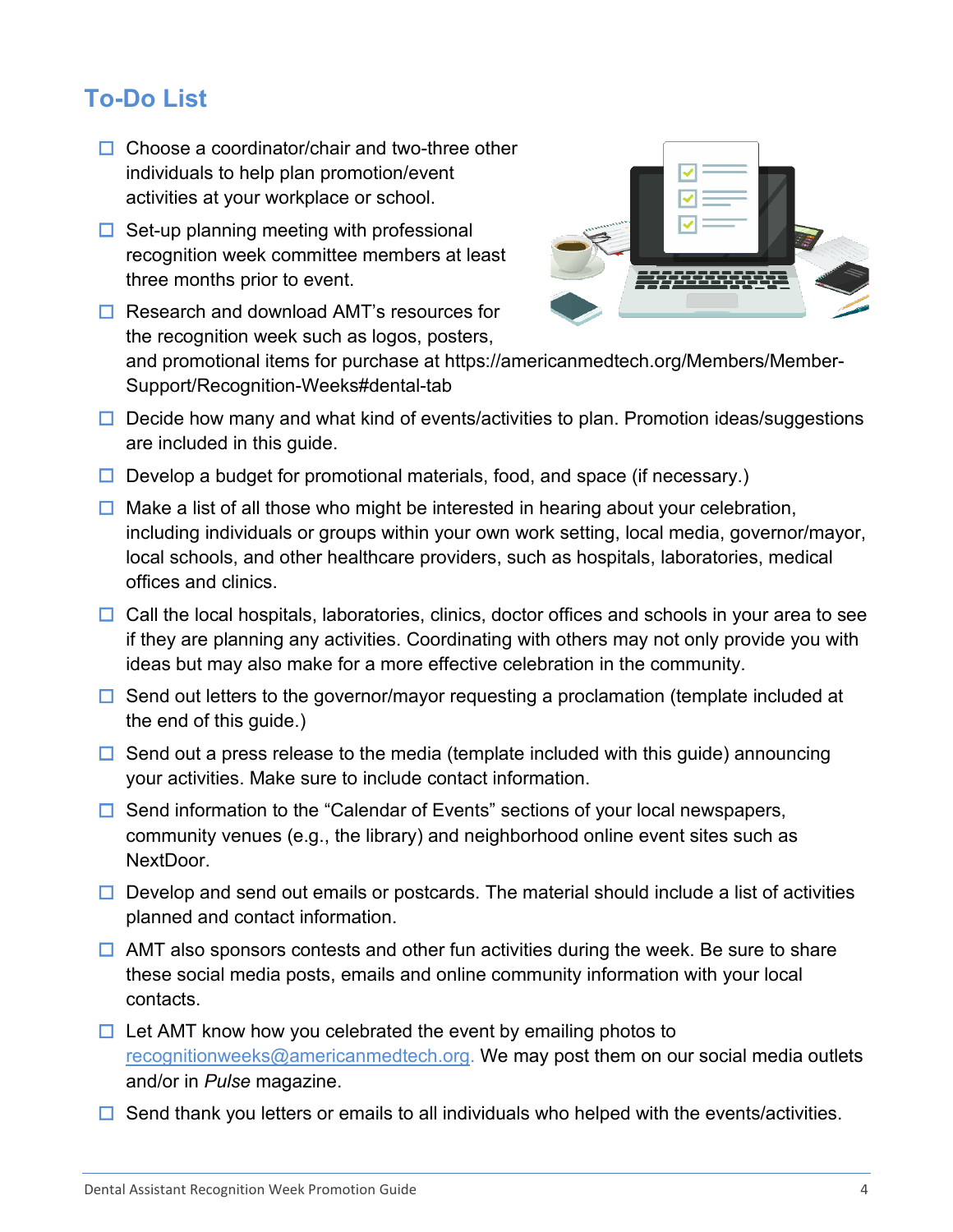# <span id="page-4-0"></span>**Sample Timeline**

#### **December**

- $\Box$  Choose a contact person/chair for the National Dental Assistant Recognition Week.
- $\Box$  Form a committee of two to three people.
- $\Box$  Meet to begin planning. Review the promotional guide. Assign someone to contact the schools and other healthcare providers in the area before the next meeting to see what they are doing.
- $\Box$  Meet again to continue planning. Develop a budget and assign tasks, such as:
- tototototototo

- 1. Developing promotional material
- 2. Contacting the media
- 3. Sending out letters to the governor and mayor requesting a proclamation
- 4. Sending out promotional material to local community newspapers and venues
- 5. Ordering promotion items
- 6. Planning each separate activity or event
- 7. Picture taking at the events
- 8. Writing the wrap-up and thank you notes

#### **January**

- $\Box$  Review plans for activities and events.
- $\Box$  Develop promotional materials.
- $\Box$  Finalize the mailing list.
- $\Box$  Send out a proclamation request to the mayor/governor, press release, and listings to the local newspapers and other community venues for inclusion in "Calendar of Events" sections.
- $\Box$  Order promotional items (allow three-six weeks production time.)

#### **February**

- $\Box$  Email/mail notices of events/activities.
- $\Box$  Review all details and finalize any promotion or event details.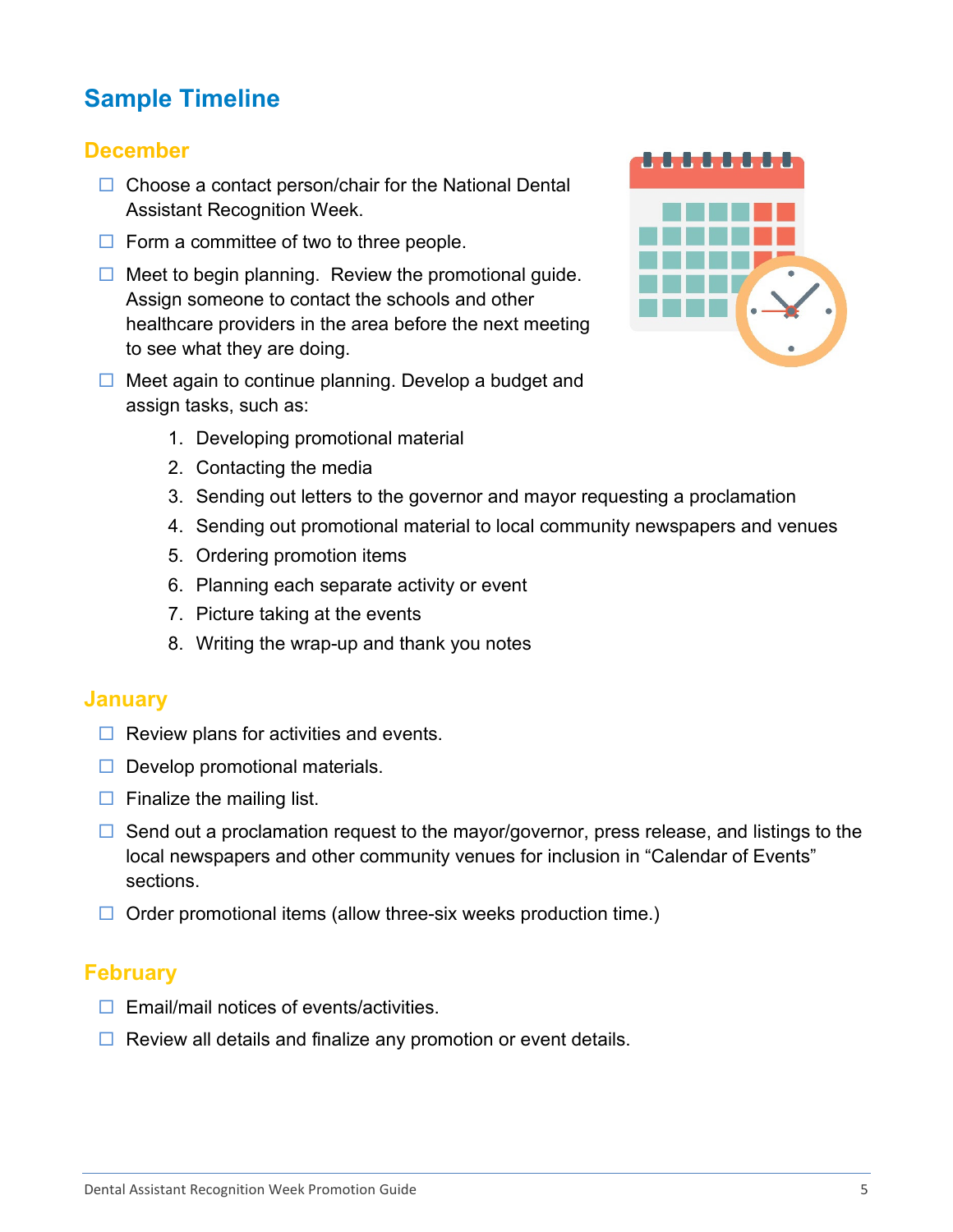#### **March**

- $\Box$  Make sure all promotional items have arrived.
- $\Box$  Confirm all events/activities and ensure volunteers know what to do.
- $\Box$  Get everyone excited about the week by posting items on social media, employee intranet and/or website.

#### **Week Of Event**

- $\Box$  Check in with everyone involved to make sure they understand assignments and deadlines for designated duties.
- $\Box$  Communicate often during the week, get everyone involved, and most of all, have fun.
- $\Box$  Meet to recap the week on Friday or following Monday. Obtain feedback from volunteers on the events/activities.
- $\Box$  Do a write-up on what went well, what you would do again, and what didn't work. Also, make sure you note suggestions from others on activities/events for next year.
- $\Box$  Send thank you notes to all volunteers and any donations or in-kind gifts you received.
- <span id="page-5-0"></span> $\Box$  Email AMT any pictures from the event.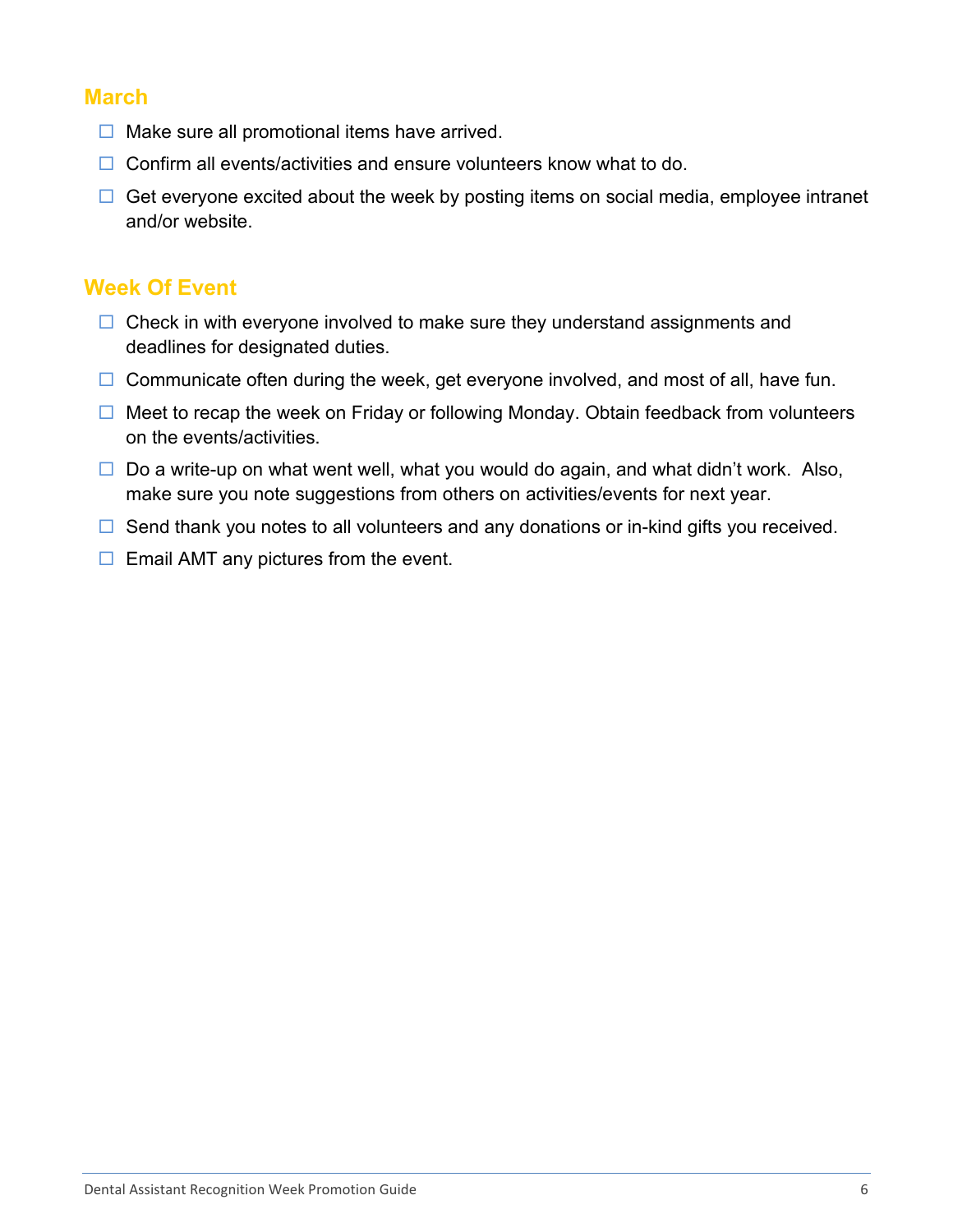## **Promotional Ideas**

- $\Box$  Post information on the recognition week on your organization, school or employer website or provide information for internal newsletters, intranet and social media.
- $\Box$  Place banners, posters, etc. within your workplace/school in high-traffic areas to help celebrate the week.



- $\Box$  Order promotional items and have everyone wear them during the week.
- $\Box$  Develop a short quiz, crossword puzzle or other game and award prizes to the winners.
- $\Box$  Sponsor career information booths at local high schools or for the general public (for example at your local library). Offer to visit high schools and promote the allied health career. Have posters or other promotional items, such as pens or stickers as souvenirs.
- $\Box$  Sponsor local high school students to shadow an allied health professional for a day at work.
- $\Box$  Celebrate with your colleagues/other students, your organization/school or others in the community by sponsoring a food-related function (picnic, potluck dinner, hot dog stand, ice cream social) or an activity (such as a softball or volleyball game).
- $\Box$  Email flyers/brochures to the local community and to other healthcare providers.
- $\Box$  Email press releases to the media, proclamation requests to the mayor/governor and listings to the local newspapers.
- <span id="page-6-0"></span> $\Box$  With permission, take photos of events and tag on social media or send to your workplace or school contacts.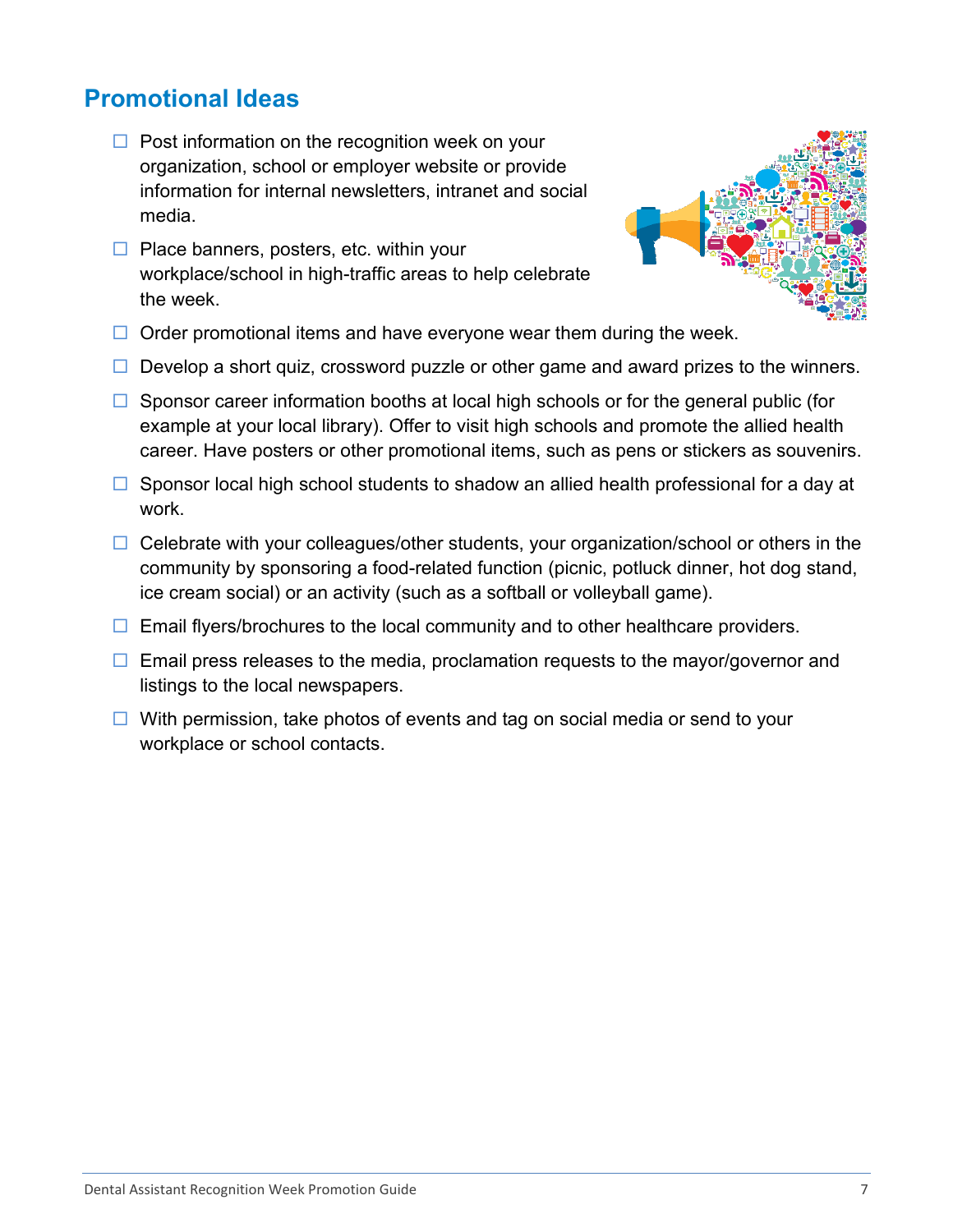# **Social Media Sample Posts**

Use the social media messages below to congratulate your dental assisting students or recognize your employees/coworkers, and educate your followers on the dental assistants vital role in the health care profession.

#### **General**

#### **Facebook/Instagram**

National Dental Assistant Week, #NDARW, is taking place March 6-11, 2022. Dental assistants play a vital role in maintaining patient health. #AMTDentalAssistants #DentalAssistantsWeek

#### **LinkedIn**

National Dental Assistant Recognition Week, is taking place March 6-11, 2022. Dental assistants play a vital role in maintaining patient health. #AMTDentalAssistants #DentalAssistantsWeek

#### **Twitter**

National Dental Assistant Recognition Week, is taking place March 6-11, 2022. Dental assistants play a vital role in maintaining patient health. #AMTDentalAssistants #DentalAssistantsWeek

#### **For Employers**

#### **Facebook/Instagram**

National Dental Assistant Recognition Week, is taking place March 6-11, 2022. Dental assistants play a vital role in maintaining patient health. We want to take this opportunity to thank all the dental assistants that we work with on a daily basis and recognize the vital role they play in maintaining patient health. #AMTDentalAssistants #DentalAssistantsWeek

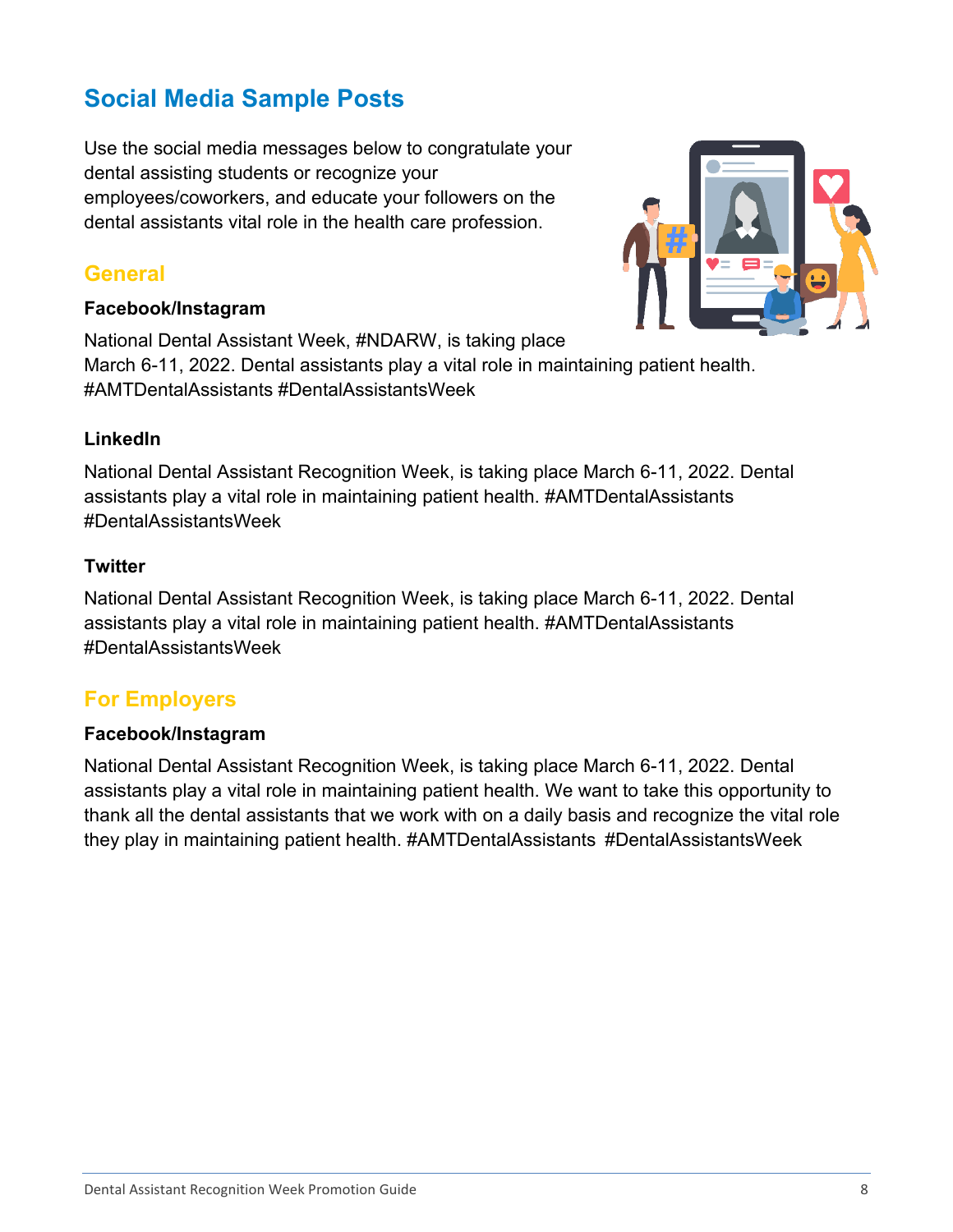#### **LinkedIn**

National Dental Assistant Recognition Week, is taking place March 6-11, 2022. Dental assistants play a vital role in maintaining patient health. We want to take this opportunity to thank all the dental assistants that we work with on a daily basis and recognize the vital role they play in maintaining patient health. #AMTDentalAssistants #NationalDentalAssistantWeek

#### **Twitter**

National Dental Assistant Recognition Week, is taking place March 6-11, 2022. Dental assistants play a vital role in maintaining patient health. #AMTDentalAssistants #NationalDentalAssistantWeek

### **For Schools**

#### **Facebook/Instagram**

National Dental Assistant Recognition Week, is taking place March 6-11, 2022. Dental assistants play a vital role in maintaining patient health. We want to take this opportunity to thank all our dental assistant students and recognize the vital role they play in maintaining patient health. #AMTDentalAssistants #NationalDentalAssistantWeek

#### **LinkedIn**

National Dental Assistant Recognition Week, is taking place March 6-11, 2022. Dental assistants play a vital role in maintaining patient health. We want to take this opportunity to thank all our dental assistant students and recognize the vital role they play in maintaining patient health. #AMTDentalAssistants #NationalDentalAssistantWeek

#### **Twitter**

<span id="page-8-0"></span>National Dental Assistant Recognition Week, is taking place March 6-11, 2022. Dental assistants play a vital role in maintaining patient health. #AMTDentalAssistants #NationalDentalAssistantWeek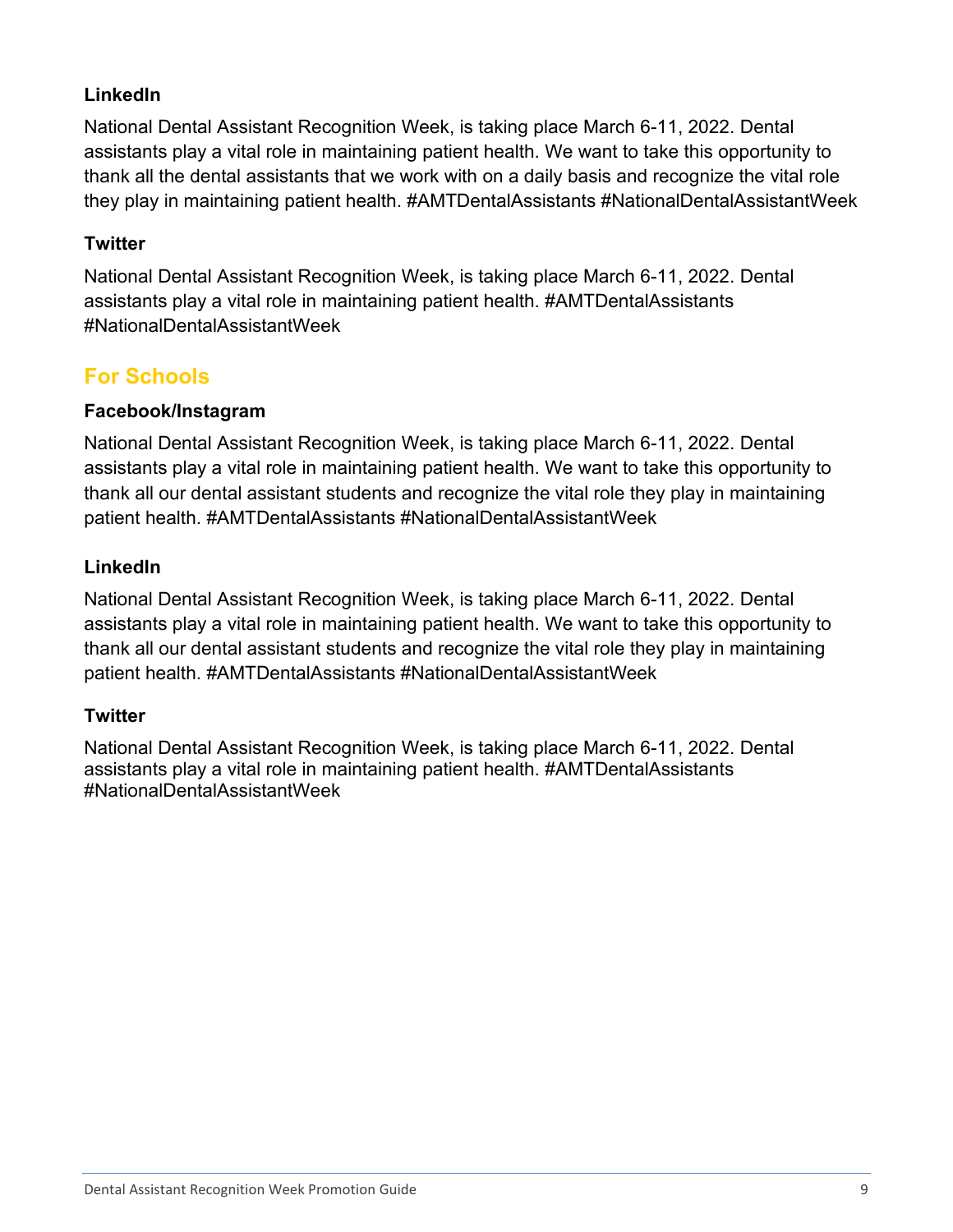# **Tips for Working with the Media**

- $\Box$  Email a press release with complete details, including time, date and reason why the event is important to local papers, television and radio stations, hospitals, laboratories, medical offices and schools no later than one month before the event, preferably earlier. If using the press release provided, be sure to include your name, phone number and email in the space provided for the contact.
- $\Box$  If an editor should follow-up be prepared to provide further information about the event and the profession's vital role in healthcare.
- <span id="page-9-0"></span> $\Box$  Include a picture (or logo) with the press release whenever possible

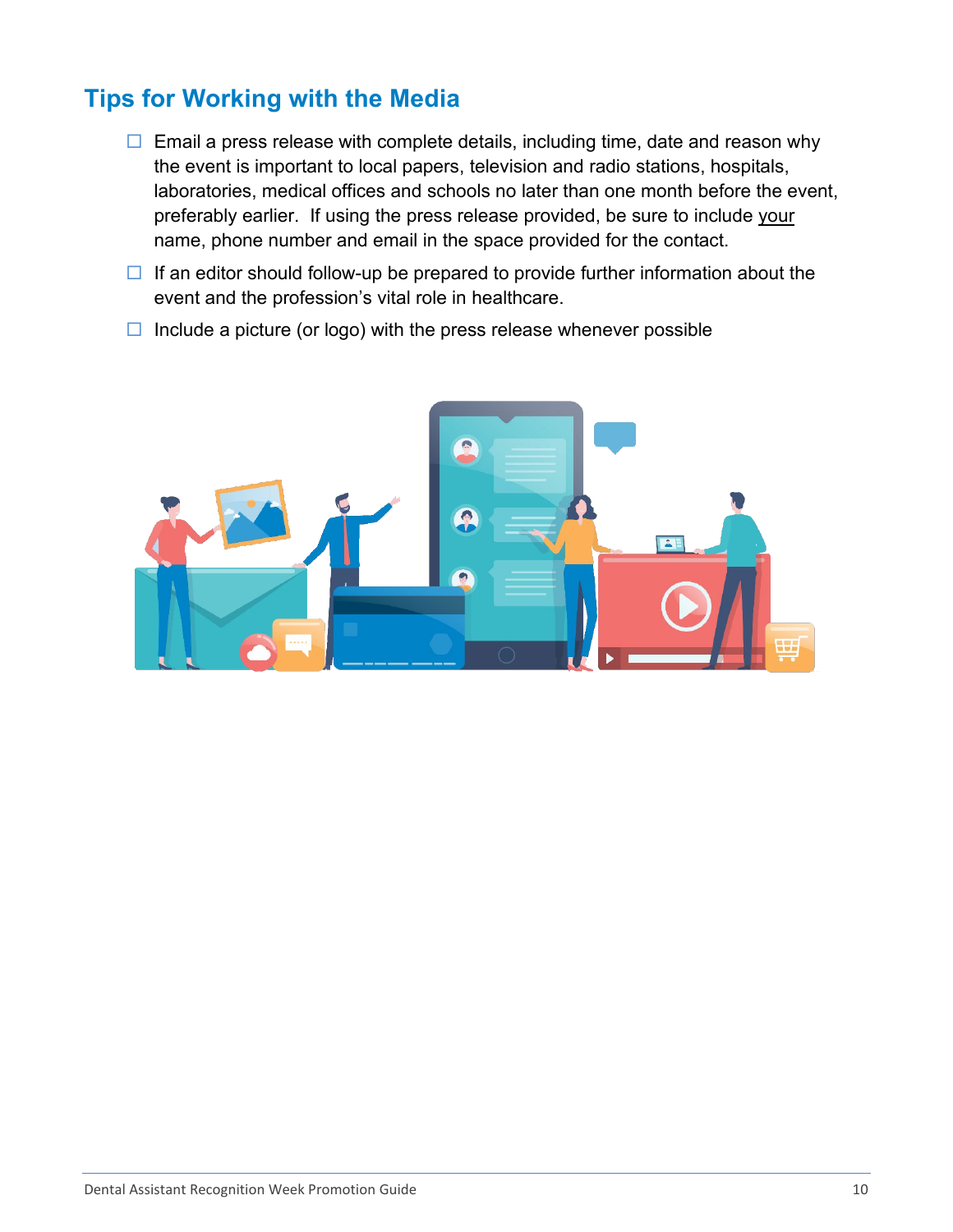#### Dental Assistant Recognition Week Promotion Guide

## **Proclamations**

Mayoral or gubernatorial proclamations are a unique promotion idea that requires little time to obtain but has significant benefits. Elected public officials or school officials generally welcome the opportunity to participate in such events.

Procedures for arranging a proclamation signing ceremony vary among states, cities and schools. A general outline is given below.

#### **Arranging a Proclamation Signing**

- $\Box$  Obtain the telephone number of the mayor or governor's office or search online to see if there is an email or form that needs to be submitted. Request the proclamation as far in advance as possible. Be flexible in setting a date for a proclamation signing.
- $\Box$  When you call the official's office, say that you wish to talk to someone about requesting the mayor or governor sign a proclamation.
- Introduce yourself and include your name, title, and employer. Please tell the person**:** "National Dental Assistant Recognition Week will be observed nationally, March 6-11, 2022. I would like to ask the (mayor/governor), to sign a proclamation designating that week as National Dental Assistant Recognition Week in this (city/state). Would it be possible to send a letter or email explaining the week and provide suggested wording for a proclamation? If so, can you please provide me with the proper address and email." A sample letter is shown below.
- $\Box$  Mark a date on your calendar (about two weeks in the future) to follow-up if you have not had a response. When the person responds, offer to meet with the person in advance of the signing.
- $\Box$  Once a date has been set, determine whether newspapers, TV or radio stations will be contacted by their office. If not, invite the media to attend. Prepare press releases and background information on NPRW to be distributed to the media, either in advance of the ceremony or at the actual signing.
- $\Box$  If the governor or mayor's official photographer will not be present, request that one of your members take pictures. Send the photos to AMT at [recognitionweeks@americanmedtech.org.](mailto:recognitionweeks@americanmedtech.org)
- $\Box$  After the ceremony, send a thank-you note to the (mayor/governor), as well as the person who helped arrange the signing. This helps to establish a future relationship.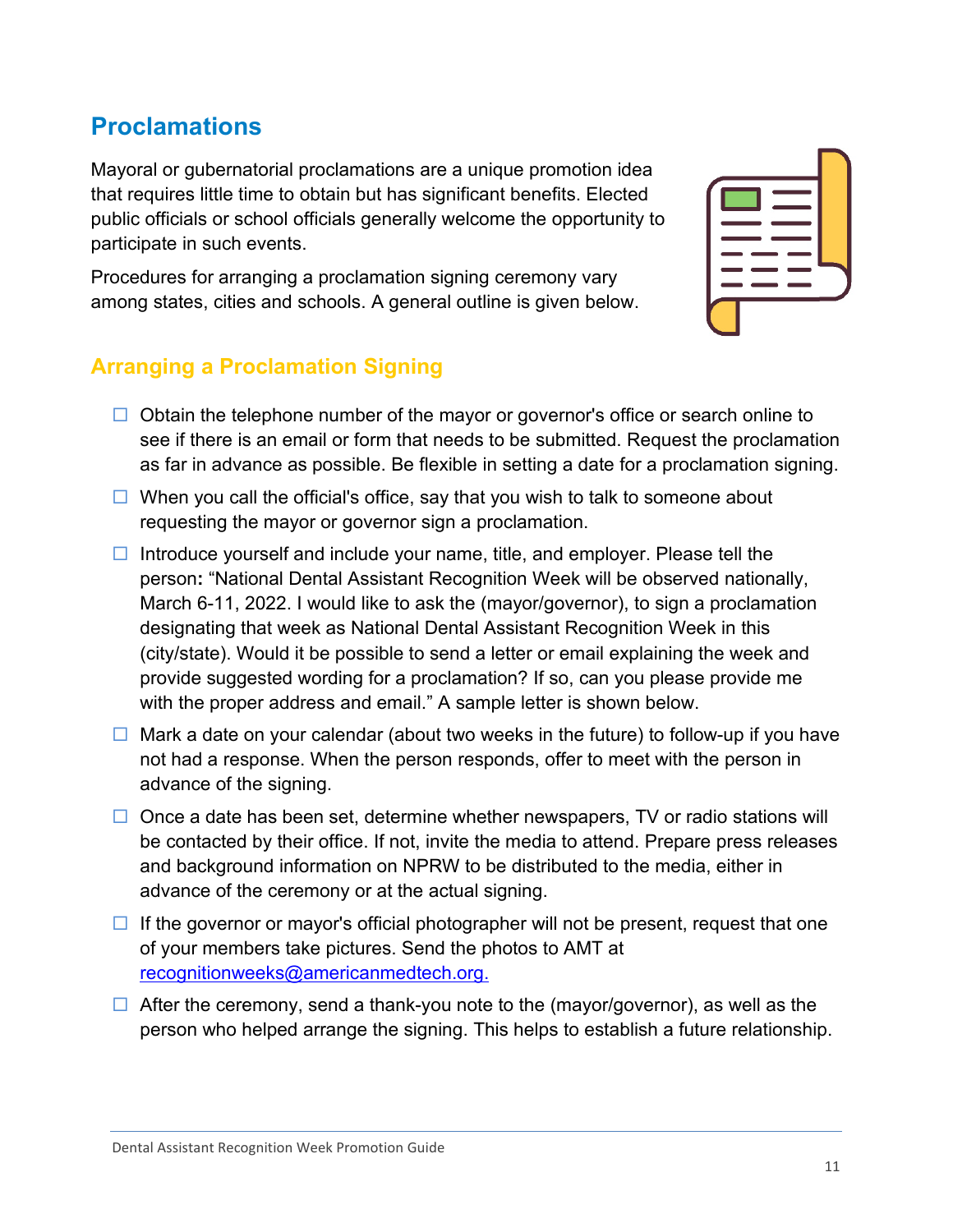# <span id="page-11-0"></span>**Example of Proclamation Letter**

Dear \_\_\_\_\_\_\_\_\_\_\_:

National Dental Assistant Recognition Week will be observed nationally on March 6-11, 2022. This week recognizes the contributions of dental assistants whose efforts help give our nation the best possible health care.

I am the National Dental Assistant Recognition Week Coordinator for (state/city/district). I am writing today to request the week of March 6-11, 2022, to be officially recognized in (state/city). I am requesting that (mayor/governor) participate in a ceremony at (his/her) office to sign a proclamation declaring a celebration of the week.

The wording for a suggested proclamation is attached. I have also included a schedule close to the actual week during which it would be appropriate to hold the ceremony.

Please let me know if this schedule includes a convenient time for the (mayor/governor). I look forward to hearing from you regarding the approval of the proclamation and a reserved day and time for the signing. In the meantime, please feel free to contact me, and I will be happy to answer any questions you may have. I appreciate your interest. Thank you.

*Sincerely,*

*(Your name) (Address) (Telephone number)*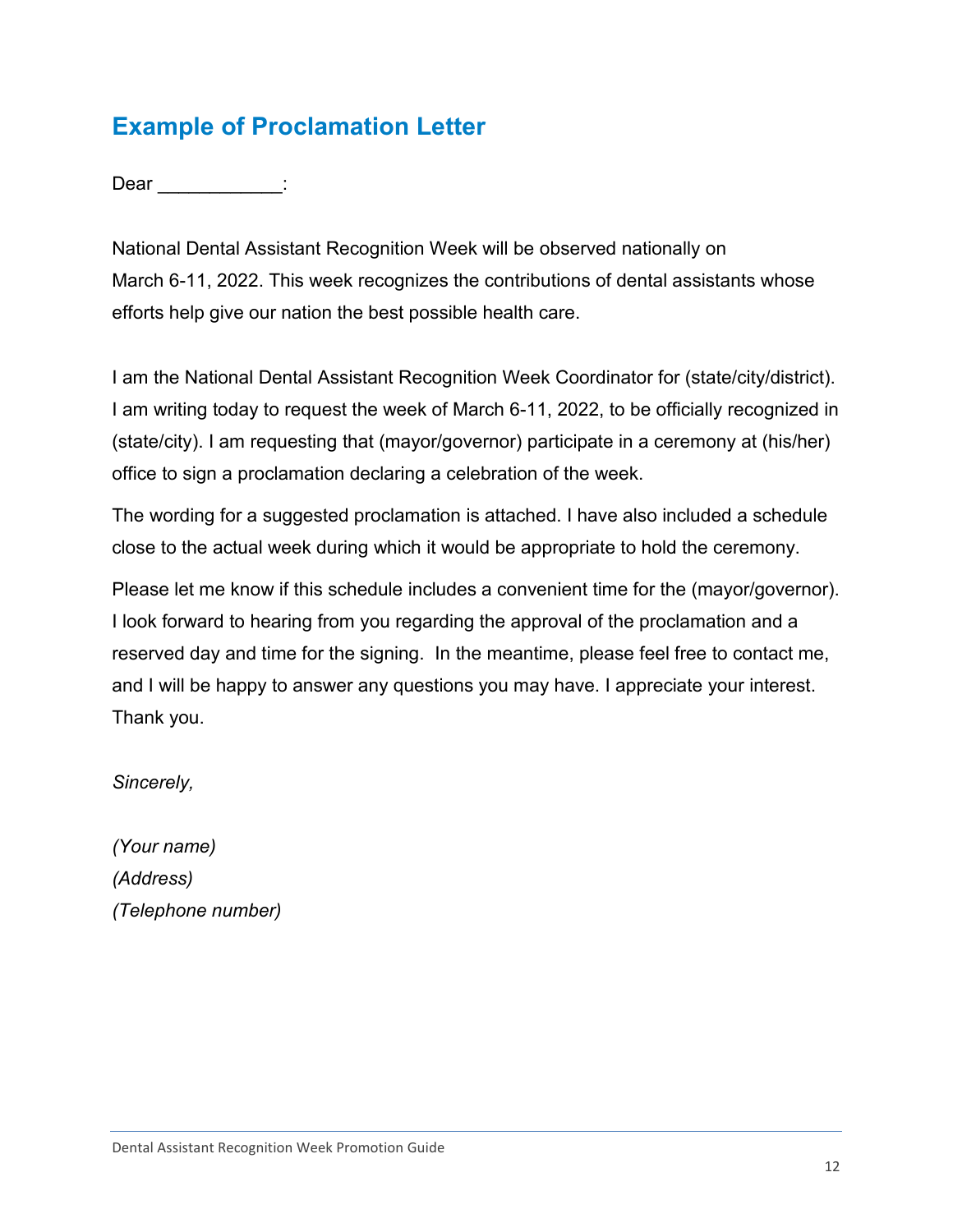# <span id="page-12-0"></span>**Sample Proclamation**

| <b>WHEREAS,</b> | the health of all Americans depends upon educated minds<br>and trained hands; and                                                                                                     |
|-----------------|---------------------------------------------------------------------------------------------------------------------------------------------------------------------------------------|
| <b>WHEREAS,</b> | the practice of modern medicine at the exacting standards<br>we now enjoy would be impossible without the clinical and<br>administrative duties performed daily in the dentist office |
| <b>WHEREAS,</b> | these multi-skilled professionals help create a professional<br>and comforting atmosphere for patients by offering them<br>guidance and support, and                                  |
| <b>WHEREAS,</b> | through this dedication dental assistants of the United States<br>have made a vital contribution to the quality of health care.                                                       |
| NOW THEREFORE,  | I, (name) __________, Mayor/Governor of the (City, State) of<br>(name), do hereby proclaim the week of March 6-11, 2022                                                               |

#### as: **National Dental Assistant Recognition Week**

and urge all citizens to recognize and support the vital service provided by dental assistants for the benefit of all citizens.

IN WITNESS, WHEREOF, I have hereunto set my hand and caused the seal of the (city/state) of (name), to be affixed this (day) of (month), 2022.

*(Name of Mayor/Governor)*

\_\_\_\_\_\_\_\_\_\_\_\_\_\_\_\_\_\_\_\_\_\_\_\_\_\_\_\_\_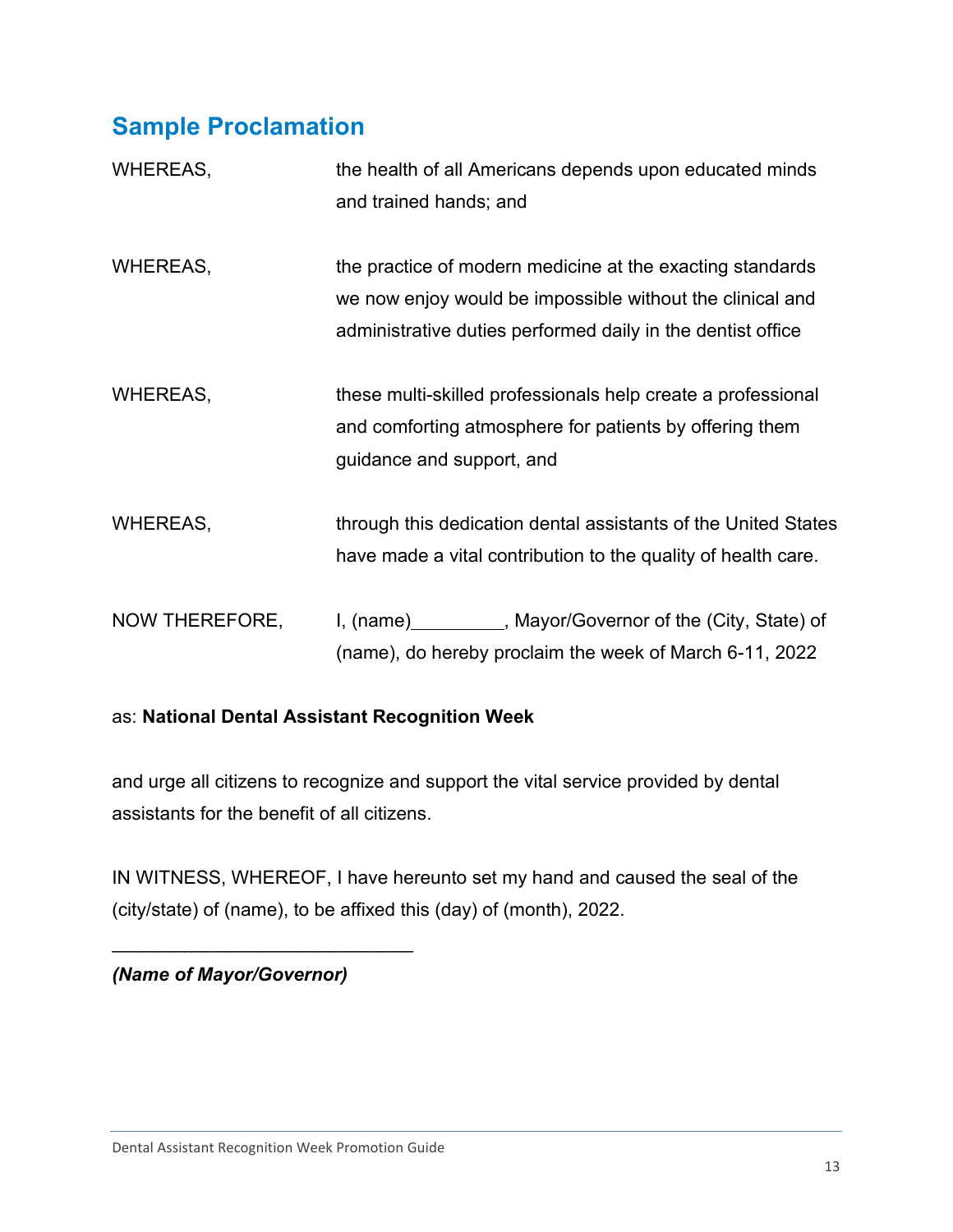# <span id="page-13-0"></span>**Sample Press Release**

#### **News Release**

# **Contact Information:**

Name, phone and email

#### **For Immediate Release**

#### **National Dental Assistant Recognition Week is celebrated** March 6-11, 2022

**Date, your City, your State** – The (insert your group's name/affiliation) along with the Registered Dental Assistants (RDA) of American Medical Technologists (AMT) will be observing National Dental Assistant Recognition Week, March 6-11, 2022.

The following community events, celebrations and recognition events are scheduled:

(List events, date, time, place and contact name for each event.) (If no events are planned, but you want to send a press release, the following paragraph can be inserted here: "In addition to National Dental Assistant Week activities headed by AMT and state societies, numerous hospitals, laboratories, clinics, physician offices and schools around the country will hold celebrations to benefit the general public.")

"Dental assistants certified by AMT as RDAs must pass an exam and have the required education and experience to receive this professional certification. A dental assistant is a multi-skilled professional who combines clinical and administrative responsibilities to help maintain and prevent dental issues and improve patient health," says Kathy Cilia, MT(AMT), CAE, AMT Executive Director.

*##*